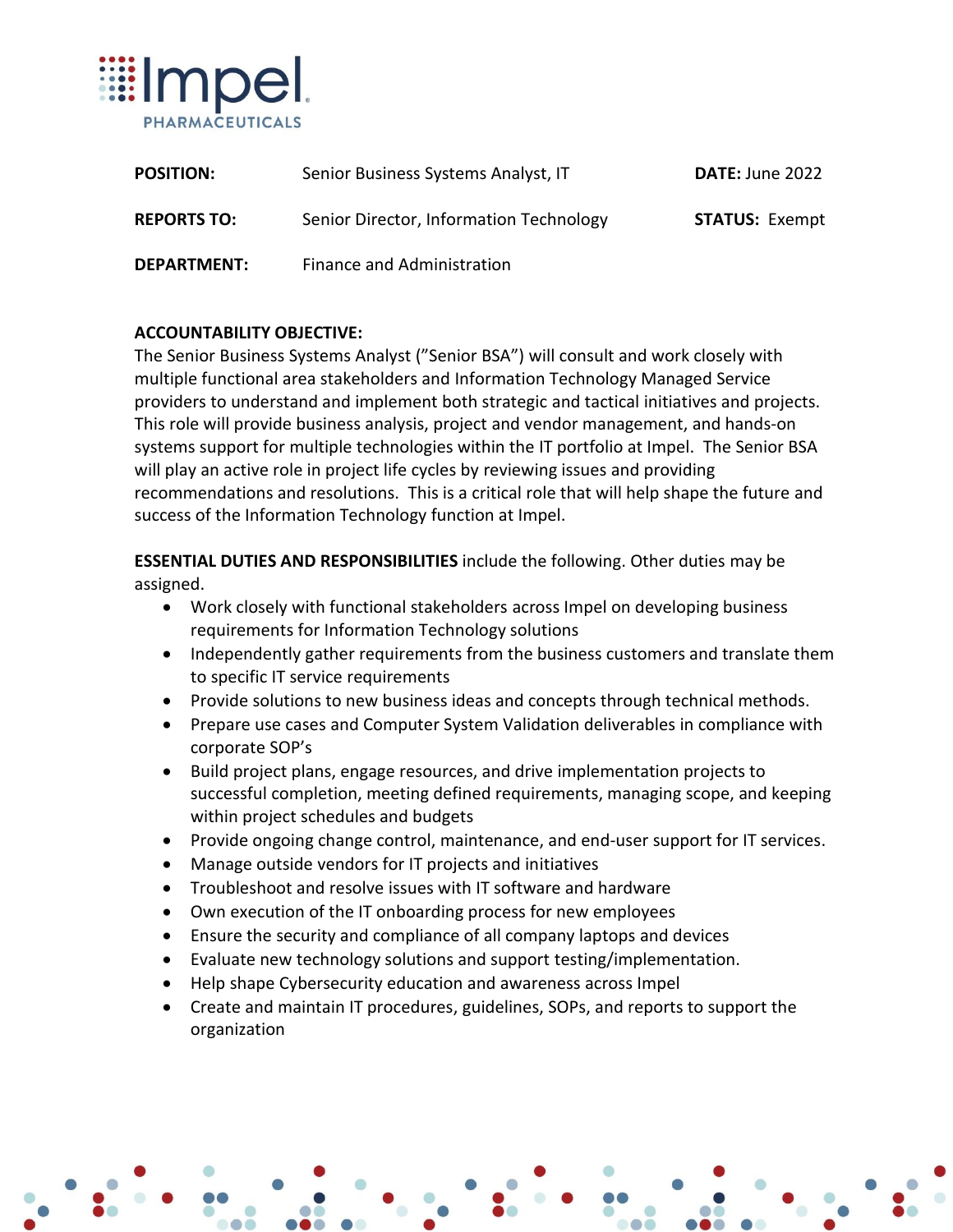

## **EDUCATION, EXPERIENCE AND/OR SKILLS REQUIRED**

- Bachelor's degree in technology-related area, or the equivalent combination of training and experience
- 5+ years of experience working in an IT organization supporting business technology needs
- 3+ years biotech, pharmaceuticals, or life science industry experience
- Proven ability to lead cross-functionally and deliver projects on time, on budget and that meet well defined requirements and deliver value
- Skilled in technology integration and partnership development
- Experience in vendor management
- Experience in supporting Microsoft 365, including Azure AD, Exchange Online, SharePoint, and Teams
- Preferred experience in supporting the following technical areas: PC/laptop/iPad hardware, software, telecommunication, and networking
- Preferred experience providing remote support to users
- Preferred experience working closely with an outsourced Helpdesk Team
- Open minded; willing to learn and take on both "important" as well as "small" tasks and duties on different levels
- Where permitted by applicable law, must have received or be willing to receive the COVID-19 vaccine by date of hire

#### **CULTURAL COMPETENCIES**

- **Collaborative**: Works together in an intersection of common goals by sharing knowledge, learning and building consensus with others.
- **Flexibility**: Develops new or diverse strategies to achieve organizational goals. Able to lead in a changing and challenging work environment. Manages competing demands and unexpected events.
- **Ownership:** Demonstrates full ownership and takes accountability for the actions and execution of both self and the department.
- **Leadership**: Proven ability to lead diverse project teams without managerial responsibility for them.
- **Initiative**: Measures self against a standard of excellence. Demonstrates persistence and overcomes obstacles, takes calculated risks to accomplish goals. Ability to work a demanding, primarily self-directed work schedule.
- **Professionalism**: Works well in a fast-paced environment; treats others with respect and consideration; accepts responsibility for own actions. Understands business implications of decisions, aligns work with strategic goals. Meets deadlines and commitments.
- **Communication Skills**: Clearly and persuasively communicates verbally and in